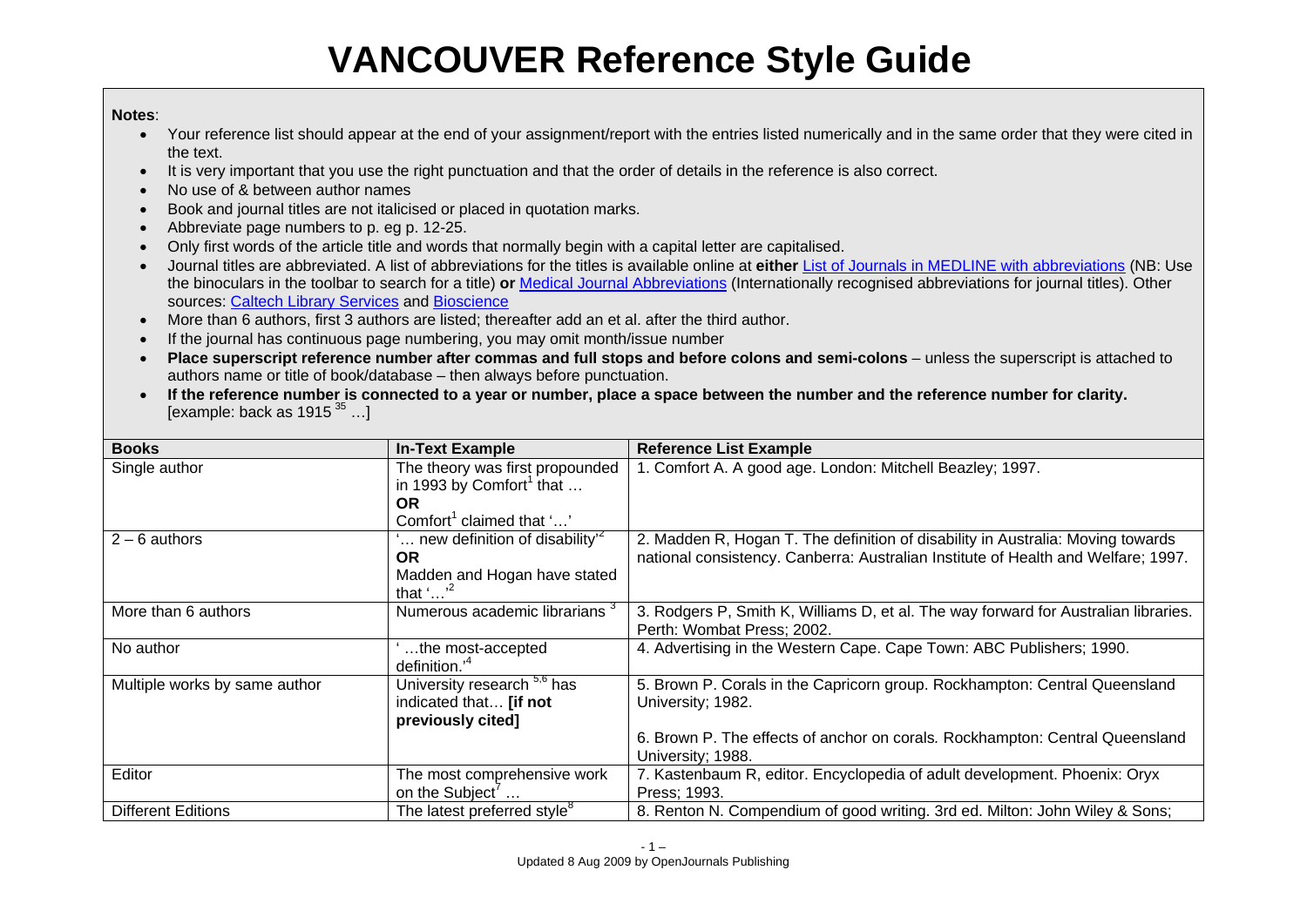|                                          |                                                                            | 2004.                                                                                                              |
|------------------------------------------|----------------------------------------------------------------------------|--------------------------------------------------------------------------------------------------------------------|
|                                          |                                                                            | An edition number is placed after the title of the work - this is not                                              |
|                                          |                                                                            | necessary for a first edition.                                                                                     |
| Encyclopedia or Dictionary               | "is defined as ' <sup>9</sup>                                              | 9. Oxford dictionary for scientific writers and editors. Oxford: Clarendon; 1991.                                  |
|                                          |                                                                            | Parabola; p. 89.                                                                                                   |
|                                          |                                                                            |                                                                                                                    |
|                                          |                                                                            | [include the definition looked up - in this case 'Parabola'.                                                       |
| Article or chapter in a book             | As discussed by Blaxter <sup>10</sup>                                      | 10. Blaxter M. Social class and health inequalities. In: Carter C, Peel J, editors.                                |
|                                          |                                                                            | Equalities and inequalities in health. London: Academic Press, 1976; p. 369-380.                                   |
| Article or chapter in a book - no author | Achieving a life of its own <sup>11</sup>                                  | 11. Solving the Y2K problem. In: Bowd D, editor Technology today and                                               |
|                                          |                                                                            | tomorrow. New York: Van Nostrand Reinhold, 1997; p. 27-40.                                                         |
| Conference Proceeding (the whole         | This was discussed at the                                                  | 15. Harnden P, Joffe JK, Jones WG, editors. Germ cell tumours V. Proceedings                                       |
| conference)                              | conference <sup>15</sup>                                                   | of the 5th Germ Cell Tumour Conference; 2001 Sep 13-15; Leeds, UK. New                                             |
|                                          |                                                                            | York:Springer; 2002.                                                                                               |
| Conference Paper                         | This was discussed at the                                                  | 15. Anderson JC. Current status of chorion villus biopsy. Paper presented at:                                      |
|                                          | conference <sup>15</sup>                                                   | APSB 1986. Proceedings of the 4th Congress of the Australian Perinatal Society,                                    |
|                                          |                                                                            | Mothers and Babies; 1986 Sep 8-10; Queensland, Australian. Berlin: Springer;                                       |
|                                          |                                                                            | 1986. p. 182-191.                                                                                                  |
| Conference Poster/workshop               | This was discussed at the<br>conference <sup>15</sup>                      | 15. Chasman J, Kaplan RF. The effects of occupation on preserved cognitive                                         |
|                                          |                                                                            | functioning in dementia. Poster session presented at: Excellence in clinical                                       |
|                                          |                                                                            | practice, 4th Annual Conference of the Amercian Academy of Clinical                                                |
|                                          |                                                                            | Neuropsychology; 2006 Jun 15-17; Philadelpia, PA.                                                                  |
| Image in a book                          | The poster "Buy Australian<br>Apples" <sup>16</sup>                        | 16. Cowle C, Walker D. The art of apple branding. Hobart: Apples from Oz; 2005.                                    |
| <b>Print Journals</b>                    | <b>In-Text Example</b>                                                     | <b>Reference List Example</b>                                                                                      |
| Article                                  | As mentioned by Wharton <sup>17</sup> ,                                    | 17. Wharton N. Health and safety in outdoor activity centres. J Adventure Ed                                       |
|                                          |                                                                            | Outdoor Lead. 1996;12(4):8-9.                                                                                      |
| Article - no author                      | It's a growing problem in the U.K. <sup>18</sup>                           | 18. Anorexia nervosa. Br Med J. 1969;2(1):529-530.                                                                 |
|                                          |                                                                            |                                                                                                                    |
| Newspaper article - with or without      | " not responsible". <sup>19</sup>                                          | 19. Towers K. Doctor not at fault: coroner. The Australian 2000 Jan 18;3.                                          |
| author                                   |                                                                            |                                                                                                                    |
| Newspaper article - no author            | " not responsible. <sup>'20</sup>                                          | 20. Doctor cleared by coroner. Sydney Morning Herald 2000 Jan 24;12.                                               |
| Press release                            | As stated by the company <sup>21</sup>                                     | 21. Watersmith C. BHP enters new era [press release]. Melbourne: BHP Limited;                                      |
|                                          |                                                                            | 2000 Mar 1.                                                                                                        |
| <b>Electronic Journals</b>               | <b>In-Text Example</b>                                                     | <b>Reference List Example</b>                                                                                      |
| Full text from an electronic database    | The economic policy issues                                                 | 22. Reid DB. Austtralasian association of doctors' health advisory services. Med                                   |
|                                          | raised by the Internet are                                                 | J Australia [serial online]. 2005 [cited 2006 Mar 28];182(5):255. Available from:                                  |
| Full text from an electronic database -  | discussed in detail by Madden <sup>22</sup><br>The internet has had a huge | Health and Medical Complete.<br>23. Cell tropism of Salmonella enterica. Int J Med Microbiol [serial online]. 2004 |
|                                          | impact on the Australian                                                   | [cited 2006 Mar 28]; 294(4):225-33. Available from: Health and Medical                                             |
| no                                       | economy $^{23}$                                                            | Complete.                                                                                                          |
|                                          |                                                                            |                                                                                                                    |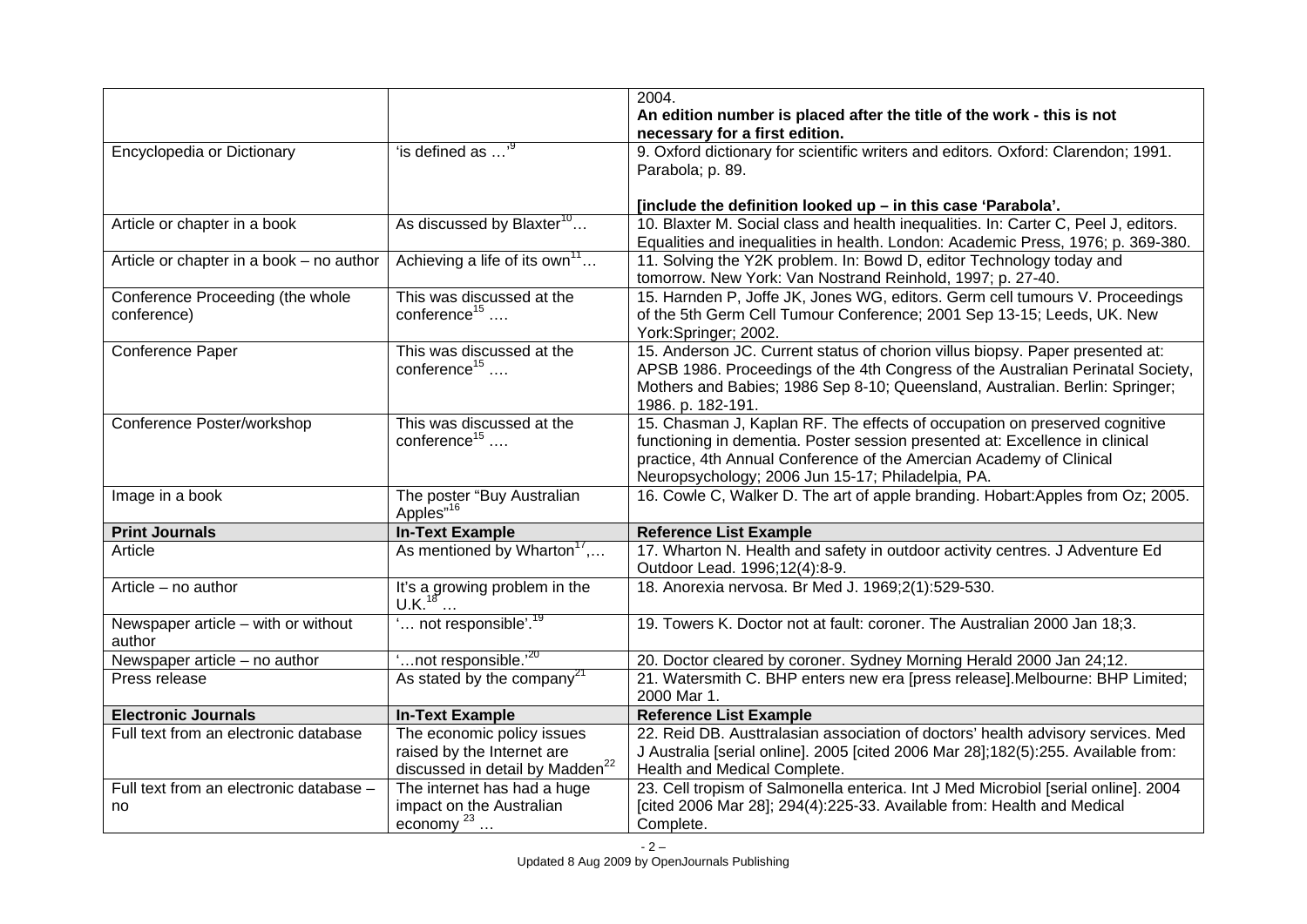| Full text newspaper, newswire or          | Promoted as a 'frontier state' <sup>24</sup> ,                             | 24. WA packed with overseas appeal. The West Australian [serial online]. 2003                              |
|-------------------------------------------|----------------------------------------------------------------------------|------------------------------------------------------------------------------------------------------------|
| magazine from an electronic database      | Western Australia is seen by                                               | [cited 2004 Nov 13] Nov 12; 47. Available from: Factiva.                                                   |
| - no author                               | overseas tourists as                                                       |                                                                                                            |
| Full text from the internet               | Recreational venues of a                                                   | 25. Sopensky E. Ice rink becomes hot business. Austin Business Journal [serial                             |
|                                           | seasonal nature can still be                                               | on the Internet]. 2002 [cited 2002 Oct 16]; 10(4). Available from:                                         |
|                                           | profitable <sup>25</sup>                                                   | http://www.bizjournals.com/austin/stories/2002/10/14/smallb1.html.                                         |
| Article from Curtin E-Reserve             | tips on speaking to groups of                                              | 26. Bodeker G, Kronenberg F. A public health agenda for traditional,                                       |
|                                           | health care professionals. <sup>2</sup>                                    | complimentary, and alternative medicine. Am. J. Public Health [serial online].                             |
|                                           |                                                                            | 2002 [cited 2006 Mar 29] 92(10):1582-91. Available from: Curtin Library and                                |
|                                           |                                                                            | Information Service E-Reserve.                                                                             |
| Article from a CD-ROM (BPO)               | Marketing is money well spent,                                             | 27. La Rosa SM. Marketing slays the downsizing dragon. Information Today                                   |
|                                           | even in hard times, according to<br>La Rosa <sup>27</sup> .                | [serial on CD-ROM] 1992 [cited 2002 Oct 16]; 9(3):58-9. Available from: UMI                                |
|                                           |                                                                            | <b>Business Periodicals Ondisc.</b>                                                                        |
| Newspaper article from online<br>database | Marketing is money well spent,                                             | 60. Dearne K. Dispensing with the chemist. The Australian [newspaper online].                              |
|                                           | even in hard times, according to<br>Dearne <sup>60</sup> .                 | 2005 Jun 14 [cited 2005 Jun 30]; [about 8 screens]. Available from: Factiva.<br>http://global.factiva.com. |
| <b>Cochrane Review</b>                    | This is debated by Iver,                                                   | 28. Iyer V, Farquhar C, Jepson R. The effectiveness of oral contraceptive pills                            |
|                                           | Farquhar and Jepson <sup>28</sup>                                          | versus placebo or any other medical treatment for menorrhagia. [Cochrane                                   |
|                                           |                                                                            | review] In: The Cochrane Library, Issue 4, 1998. Oxford: Update Software.                                  |
| <b>World Wide Web</b>                     | <b>In-Text Example</b>                                                     | <b>Reference List Example</b>                                                                              |
| Document on WWW                           | A good example of how                                                      | 29. Department of Health. Creutzfeldt Jakob disease: Guidance for healthcare                               |
|                                           |                                                                            |                                                                                                            |
|                                           |                                                                            |                                                                                                            |
|                                           | students can learn online about                                            | workers [homepage on the Internet]. c2003 [updated 2003 Mar 23; cited 2003                                 |
|                                           | referencing at their own pace                                              | Nov 9]. Available from http://www.doh.gov.uk/pdfs/cjdguidance.pdf                                          |
| Document on WWW - no article title        | can found at Curtin University. <sup>29</sup><br>Curtin University Library | 30. Curtin University of Technology [homepage on the Internet]. Perth: Curtin                              |
|                                           | launched an improved version                                               | University; c2004 [updated 2004 May 21; cited 2004 Dec 10] Available from:                                 |
|                                           | of their homepage 30                                                       | http://www.curtin.edu.au/                                                                                  |
| Document on WWW - No author               | Both Leafy Seadragons and                                                  | 31. Leafy seadragons and weedy seadragons [homepage on the Internet]. c2001                                |
|                                           | Weedy Seadragons are                                                       | [updated 2001 Aug 1; cited 2004 Dec 10]. Available from:                                                   |
|                                           | protected species. <sup>31</sup>                                           | http://www.windspeed.net.au/~jenny/seadragons/.                                                            |
| Document on WWW - No date                 | A link between these conditions                                            | 32. McCook A. Pre-diabetic condition linked to memory loss [homepage on the                                |
|                                           | has been noted by McCook. <sup>3</sup>                                     | Internet]. No date [cited 2003 Feb 7]. Available from:                                                     |
|                                           |                                                                            | http://www.nlm.nih.gov/medlineplus/news_11531.html                                                         |
| Image on the web                          | The image of the bleached                                                  | 33. Great Barrier Reef Marine Park Authority [image on the Internet]. c2002                                |
|                                           | $\text{coral}^{33}$                                                        | [updated 2006 Jan 28; cited 2006 Feb 15]. Available from:                                                  |
|                                           |                                                                            | http://www.gbrmpa.gov.au/corp_site/info_services/science/bleaching/                                        |
| <b>Government Publications</b>            | <b>In-Text Example</b>                                                     | <b>Reference List Example</b>                                                                              |
| <b>Acts of Parliament</b>                 | The Environmental Protection                                               | 34. Environmental Protection Act of 1986, WA [statute on the Internet]. c2002                              |
|                                           | Act $1986^{34}$                                                            | [cited 2004 Dec 21]. Available from: State Law Publisher.                                                  |
| Cases                                     | State-federal relations in this<br>issue were tested in court as far       | 35. The State of New South Wales v. The Commonwealth (1915) 20 CLR 5.                                      |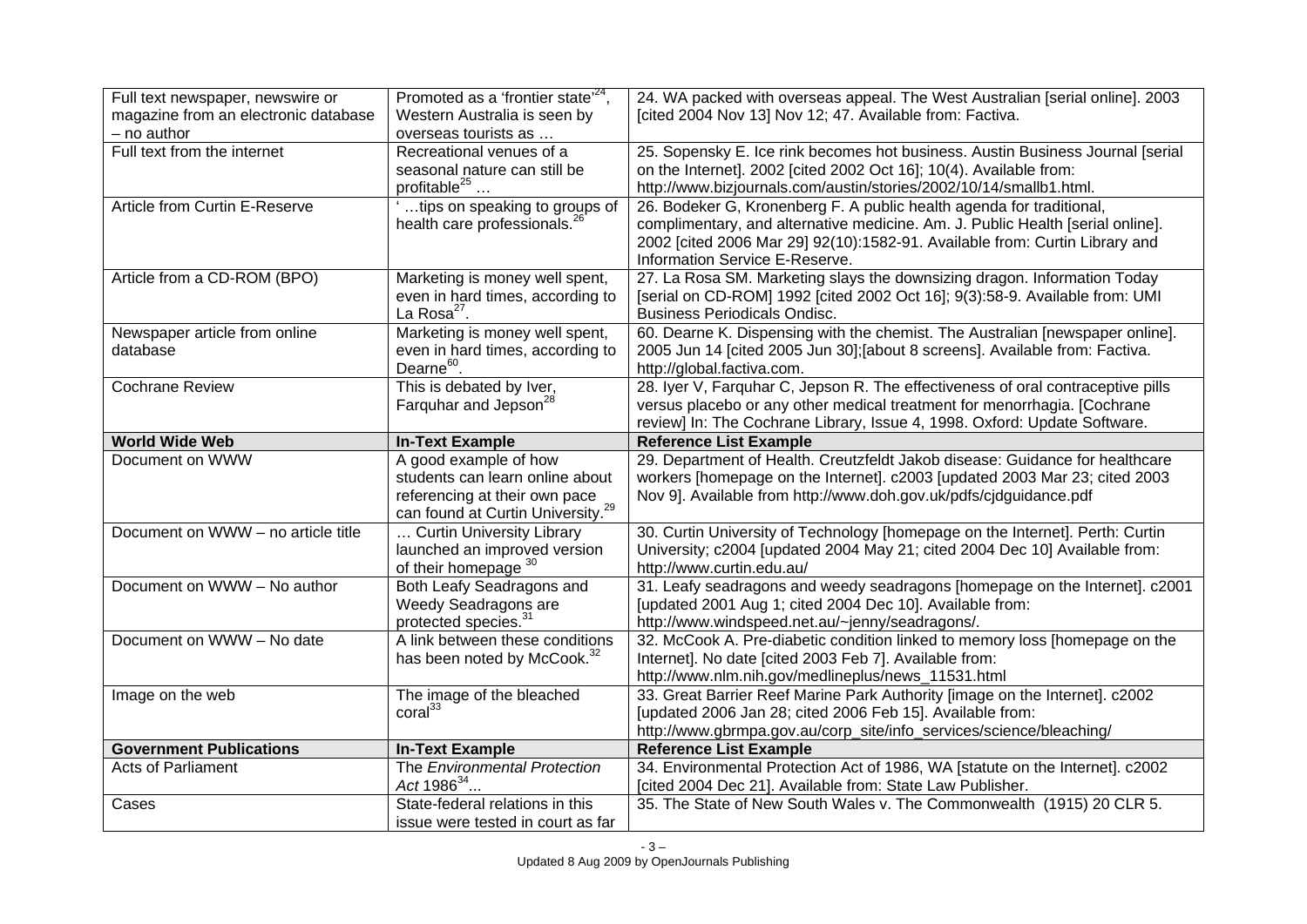|                                                                      | back as $1915^{35}$                                                                                                                       |                                                                                                                                                                                                                                                                                                                                                            |
|----------------------------------------------------------------------|-------------------------------------------------------------------------------------------------------------------------------------------|------------------------------------------------------------------------------------------------------------------------------------------------------------------------------------------------------------------------------------------------------------------------------------------------------------------------------------------------------------|
| Australian Bureau of Statistics Bulletin                             | change from the figures<br>published in 1999 by the ABS. <sup>36</sup>                                                                    | 36. Australian Bureau of Statistics. Disability, ageing and carers: summary of<br>findings. Canberra: ABS; 1999. ABS publication 4430.0.                                                                                                                                                                                                                   |
| Australian Bureau of Statistics from<br>ABS website                  | change from the figures<br>published in 1999 by the ABS. <sup>37</sup>                                                                    | 37. Australian Bureau of Statistics. Disability, ageing and carers: Summary of<br>findings [serial online]. c1999 [cited 2004 Oct 14]; ABS publication 4430.0.<br>Available from: http://www.abs.gov.au.                                                                                                                                                   |
| <b>Census Information</b>                                            | information from the 2001<br>census now becoming dated. <sup>38</sup>                                                                     | 38. Australian Bureau of Statistics. Census of population and housing: 2001<br>Census Basic Community Profiles and Snapshots: Postal Areas: postal area<br>6050: B01 selected characteristics. First release processing [data table online].<br>c2001 [cited 2002 Nov 20]. Available from: http://www.abs.gov.au.                                          |
| <b>Government Reports</b>                                            | a new approach to resource<br>assessment on the macro<br>level. <sup>39</sup>                                                             | 39. Resource Assessment Commission. Forest and timber enquiry. Volume 1.<br>Draft report. Canberra: Australian Government Publishing Service; 1991.<br>Also:<br>39. Childrens Institure, UCT. Child rights in focus. Annual report 2004/2005<br>[document on the Internet]. University of Cape Town; no date [cited 2009 Feb<br>21]. Available from: xxxx. |
| Patent                                                               | US Patent 20020103498 <sup>40</sup>                                                                                                       | 40. Pagedas AC, inventor; Ancel Surgical R&D Inc., assignee. Flexible<br>endoscopic grasping and cutting device and positioning tool assembly. United<br>States patent 20020103498. 2002 Aug 1.                                                                                                                                                            |
| <b>Online Standard</b>                                               | from Standards Australia <sup>41</sup>                                                                                                    | 41. Standards Australia. Size clothing scheme for infants' and children's clothing<br>- underwear and outerwear [standard online]. c1997 [cited 2006 Feb 22]; AS<br>1182-1997. Available from: Standards Australia Online.                                                                                                                                 |
| <b>Secondary Sources</b>                                             | <b>In-Text Example</b>                                                                                                                    | <b>Reference List Example</b>                                                                                                                                                                                                                                                                                                                              |
| <b>Book</b>                                                          | Higgins discusses Newman's<br>research in his work <sup>42</sup>                                                                          | 42. Higgins D. Horizons: The poetics and theory of the intermedia. Illinois:<br>Southern Illinois University Press: 1984<br>Record the book that you actually used.                                                                                                                                                                                        |
| Journal article                                                      | Clements quoted Chandler in<br>his article                                                                                                | 43. Clements C. The facts about cocaine (drugs), Science and Children [serial<br>online]. 2007 [cited 2007 Apr 13]; 44(7): 44. Available from: ProQuest.<br>Record the journal that you actually used.                                                                                                                                                     |
| <b>Other Sources</b>                                                 | <b>In-Text Example</b>                                                                                                                    | <b>Reference List Example</b>                                                                                                                                                                                                                                                                                                                              |
| Personal communication, e-mail,<br>discussion lists (no web archive) | This was later confirmed<br>(Savieri S 1999, personal<br>communication, April 24) that an<br>outbreak occurred in London at<br>this time. | Not included in reference list as they cannot be traced by the reader.                                                                                                                                                                                                                                                                                     |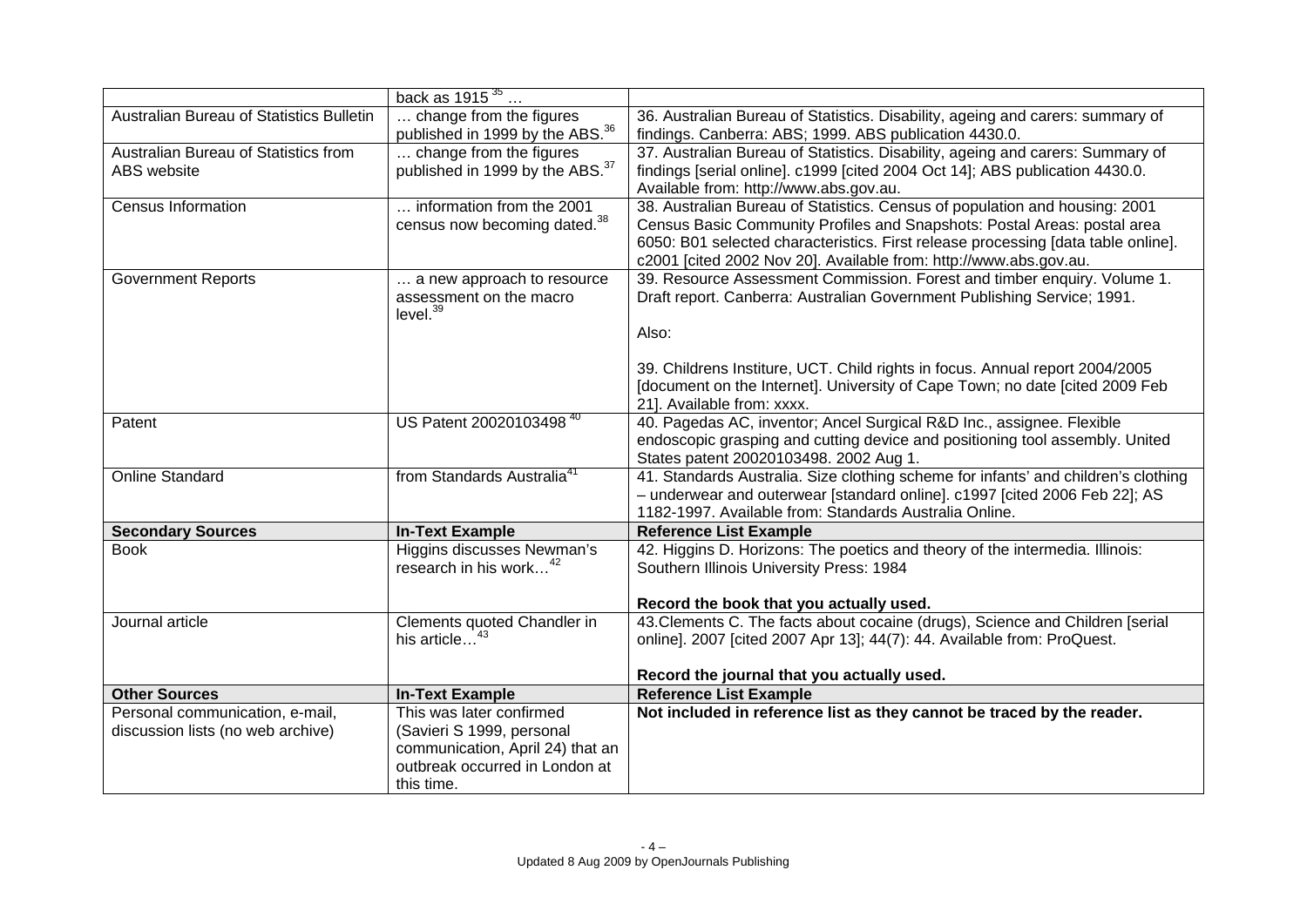| Citing<br>unpublished<br>work<br>using<br>numbered references:              |                                                                                   | Matthews C, Van Rensburg A, Schierhout G, Coetzee N. The potential of<br>syndromic management to improve the care of patients at an STD clinic<br>in Cape Town. Medical Research Council and Department of Community                                                                                           |
|-----------------------------------------------------------------------------|-----------------------------------------------------------------------------------|----------------------------------------------------------------------------------------------------------------------------------------------------------------------------------------------------------------------------------------------------------------------------------------------------------------|
| Give "(Unpublished)" at the end of a<br>reference if the information is not |                                                                                   | Health, University of Cape Town; 1997 (Unpublished report).                                                                                                                                                                                                                                                    |
| readily available or obvious.                                               |                                                                                   | Thapisa A. Co-operation with the University of Botswana. [Personal interview,<br>10 March] Cape Town; 1998 (Unpublished).                                                                                                                                                                                      |
| Films and video recordings                                                  | as seen in the Lonergan film,<br>You Can Count on Me <sup>44</sup>                | 44. Scorsese M, producer; Lonergan K, director. You can count on me [motion<br>picture]. United States: Paramount Pictures; 2000.                                                                                                                                                                              |
| Television and radio programmes                                             | then AMA chief, in a television<br>interview. <sup>45</sup>                       | 45. The medical profession in the 1990s [television broadcast]. The<br>MacNeil/Lehrer news hour. New York, Washington D.C.: Public Broadcasting<br>Service; 1993 Oct 11.                                                                                                                                       |
| Podcast                                                                     | in The Wings of a Butterfly -<br>Children, Teenagers and<br>Anxiety <sup>46</sup> | 46. The wings of a butterfly – children, teenagers and anxiety [podcast on the<br>Internet]. Sydney: ABC Radio National; c2005 [updated 2005 Sep 10; cited 2005<br>Sep 16]. Available from: http://www.abc.net.au/podcast/default.htm#mind.                                                                    |
| <b>CD-ROM</b>                                                               | in Anderson's Electronic Atlas<br>of Haematology <sup>47</sup>                    | 47. Anderson SC, Poulsen KB. Anderson's electronic atlas of haematology [CD-<br>ROM]. Philadelphia: Lippincott Williams and Wilkins; 2002.                                                                                                                                                                     |
| E-mail discussion list - web archive                                        | as discussed by Little <sup>49</sup> .                                            | 49. Little L. Two new policy briefs. ECPOLICY [discussion list on the Internet].<br>2002 Apr 16 [cited 2002 Nov 13]. Available from:<br>http://www.askeric.org/Virtual_Listserv_Archives/ECP<br>OLICY/2002/Apr_2002/Msg0003.html                                                                               |
| Government publication                                                      | <b>Examples</b>                                                                   | Australia. Commonwealth Department of Veterans' Affairs and Defence.<br>Australian Gulf War veterans' health study 2003. Canberra: Commonwealth of<br>Australia; 2003.<br>Australian Bureau of Statistics. Disability, ageing and carers: summary of<br>findings. Canberra: ABS; 1999. ABS publication 4430.0. |
| Association/organisation as author                                          | <b>Examples</b>                                                                   | Name of organisation. Title of book. Place of publication: Publisher; year.<br>Page(s).<br>Diabetes Prevention Program Research Group. Hypertension, insulin, and                                                                                                                                              |
|                                                                             |                                                                                   | proinsulin in participants with impaired glucose tolerance. Hypertension.<br>2002;40(5):679-86.                                                                                                                                                                                                                |
| Foreign/Translated works                                                    | <b>Examples</b>                                                                   | Ellingsen AE, Wilhelmsen I. [Disease anxiety among medical students and law<br>students]. Tidsskr Nor Laegeforen. 2002 Mar 20;122(8):785-7. Norwegian.                                                                                                                                                         |
| Scientific / Technical report                                               | <b>Examples</b>                                                                   | Lugg DJ. Physiological adaptation and health of an expedition in Antarctica: with<br>comment on behavioural adaptation. Canberra: A.G.P.S.; 1977. Australian<br>Government Department of Science, Antarctic Division. ANARE scientific<br>reports. Series B(4), Medical science No. 0126.                      |
| Unpublished dissertation/thesis                                             | <b>Example</b>                                                                    | Borkowski MM. Infant sleep and feeding: a telephone survey of Hispanic                                                                                                                                                                                                                                         |